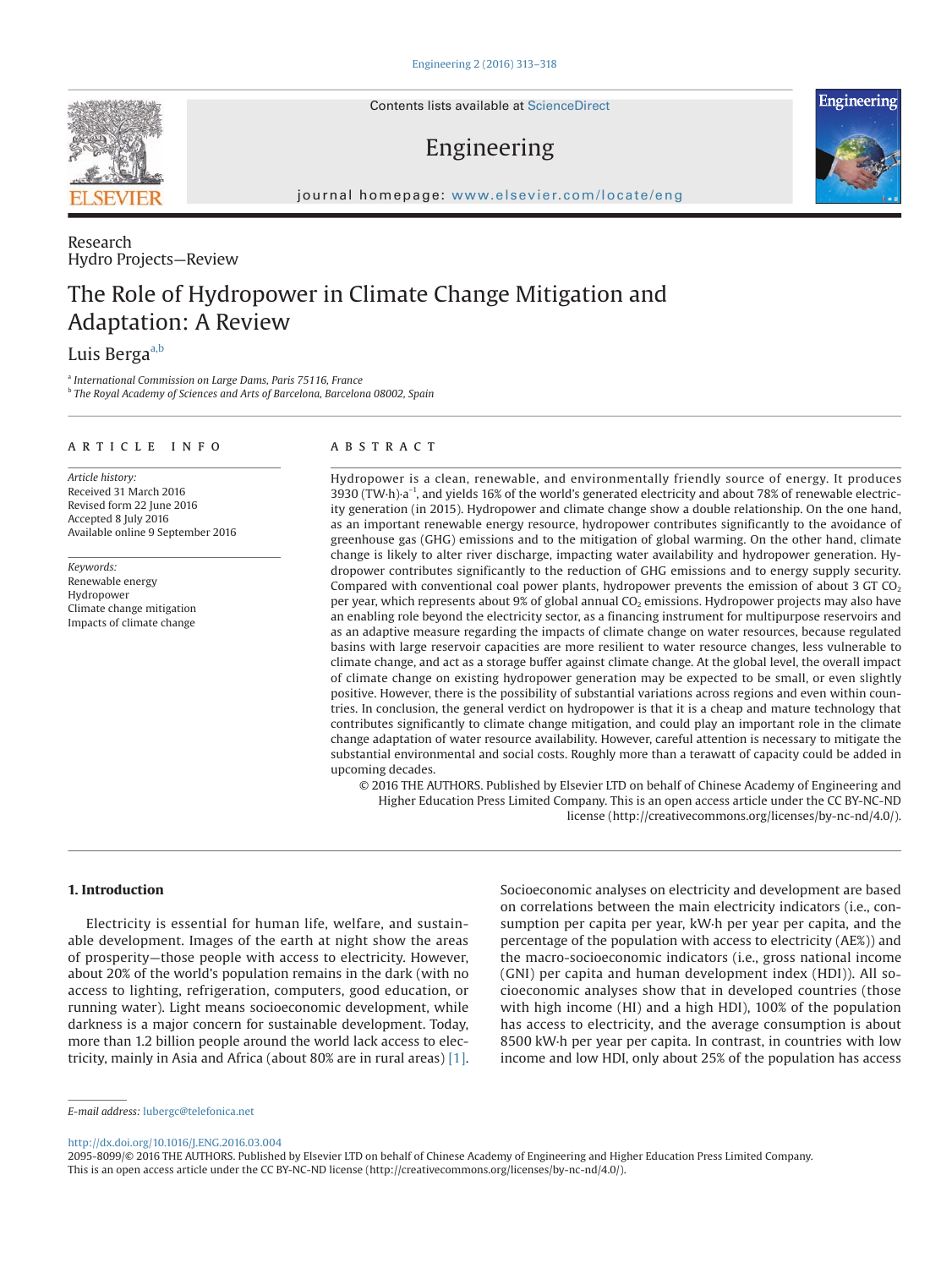to electricity, and the consumption is less than 500 kW·h per year per capita. Thus, there is a strong correlation between electricity indicators and socioeconomic development [2].

Currently, humanity faces the challenge of reaching the new Sustainable Development Goals (SDGs) by 2030. These goals are a sustainable development agenda to guide development actions for the next 15 years. They include 17 goals and 169 targets, and require an annual investment evaluated at 3.3 trillion–4.5 trillion US dollars per year. Energy-related challenges are in Goal 7, which has the aim of ensuring access to affordable, reliable, sustainable, and modern energy for all. Goal 7 has four targets to be met by 2030; these focus mainly on ensuring universal access to energy, increasing the share of renewable energy in the global energy mix, improving energy efficiency, and expanding infrastructure and upgrading technology for supplying modern and sustainable energy [3–5].

#### **2. Electricity and climate change**

Greenhouse gas (GHG) emissions due to human activity have been altering the energy and climatic patterns of our planet. The main gas involved is carbon dioxide  $(CO<sub>2</sub>)$ , which represents 76% of total GHG emissions. These emissions have increased the atmospheric concentration of  $CO<sub>2</sub>$  from  $\sim$ 277 ppm in 1750 to 397 ppm in 2014, an increment of about 43%. In 2015,  $CO<sub>2</sub>$  levels registered several peaks over 400 ppm in March and December. In relation to economic activities, the burning of coal, natural gas, and oil for electricity and heat is the largest single source of global GHG emissions.

The international political response to global GHG emissions and climate change began in 1992 with the constitution of the United Nations Framework Convention on Climate Change (UNFCCC), which set out a legal framework for stabilizing atmospheric concentrations of GHGs in order to avoid dangerous anthropogenic interference with the climate system. After many annual meetings, with advances and failures, the 21st session of the Conference of the Parties (COP21) occurred in Paris from November 30 to December 11, 2015. The Paris meeting was a world-leading event that brought together over 150 heads of state and governments to generate political will toward an agreement. The conference brought together over 36 000 participants; nearly 23 100 government officials; 9400 representatives from United Nations (UN) bodies and agencies, intergovernmental organizations, and civil society organizations; and 3700 members of the media.

In Paris, parties agreed to limit the increase in global average temperature to well below 2 °C above pre-industrial levels, and to pursue efforts to limit the temperature increase to 1.5 °C above pre-industrial levels, recognizing that such a limitation would significantly reduce the risks and impacts of climate change. Each party is required to—shall prepare, communicate, and maintain successive Intended Nationally Determined Contributions (INDCs) for themselves to achieve. Countries must make a progressive voluntary pledge, one that is not fully binding, of mitigation efforts of GHG emissions. This is the first global agreement to mitigate climate change that includes all the countries in the world, and is a first keystone step  $[6]$ . However, the INDCs that have been provided to date by most countries only extend to the year 2030, and would suppose an increase in temperature of about 3 °C to 3.5 °C far greater than the proposed scenario of 2  $^{\circ}$ C and 450 ppm of CO<sub>2</sub>. Therefore, it will be necessary for countries to make promises and additional efforts regarding GHG emissions after the year 2030 [7].

The UNFCCC is under way to reach global agreement on the reduction of GHG emissions. Moreover, there is a general consensus on key points regarding the mitigation of electricity-related

emissions. These key points include: the important development of renewable energy—that is, solar, wind, geothermal, bioenergy (green power), and hydropower (blue power); an improved supply and distribution efficiency; fuel switching from coal to gas; nuclear power; combined heat and power; and early applications of  $CO<sub>2</sub>$  capture. In addition, the approved COP21 Paris Agreement acknowledges the need to promote universal access to sustainable energy in developing countries, and particularly in Africa, through the enhanced deployment of renewable energy.

#### **3. Hydropower and climate change**

Hydropower is a clean, renewable, and environmentally friendly source of energy, which produces an average of 3930 (TW·h)·a<sup>-1</sup> and yields 16% of the world's generated electricity, representing 78% of renewable electricity generation in 2015 (Fig. 1). Global hydro capacity is 1100 GW (mainly in Asia and Latin America), and has increased at a compound annual rate of about 3.5% over the last five years. About 160 GW of hydro capacity are currently under construction, and more than 1000 MW are planned.

There are currently about 1200 large dams under construction in 49 countries around the world, mainly in Asia. Of these, 347 are major dams (with a height over 60 m) located in 49 countries. For the majority of these major dams (202, or 58%), hydropower is one of the main objectives, and more than 50% are multipurpose reservoirs [8].

Hydropower has been extensively implemented in developed countries, which have tapped more than 50% of their technical feasible potential. Although emergent economies have developed between 20% and 30% of their hydropower potential, developing countries have a large remaining hydro potential. Africa is an extreme case, where only 7% of economically feasible hydropower potential has been developed (Fig. 2). In general, developed countries have already exploited much of their hydropower potential, while emergent and developing countries still have a long way to go [1].

Hydropower and climate change show a double relationship. On the one hand, hydropower is an important renewable energy resource that contributes significantly to the avoidance of GHG emissions and the mitigation of global warming. On the other hand, it is likely that climate change will alter river discharge, resulting in impacts on water availability, water regularity, and hydropower generation [9].

### *3.1. The role of hydropower in climate change mitigation*

Renewable energy technologies, such as hydropower, contribute significantly to the reduction of GHG emissions and to the security of the energy supply. In comparison with conventional



**Fig. 1.** Main sources of electricity generation in 2015.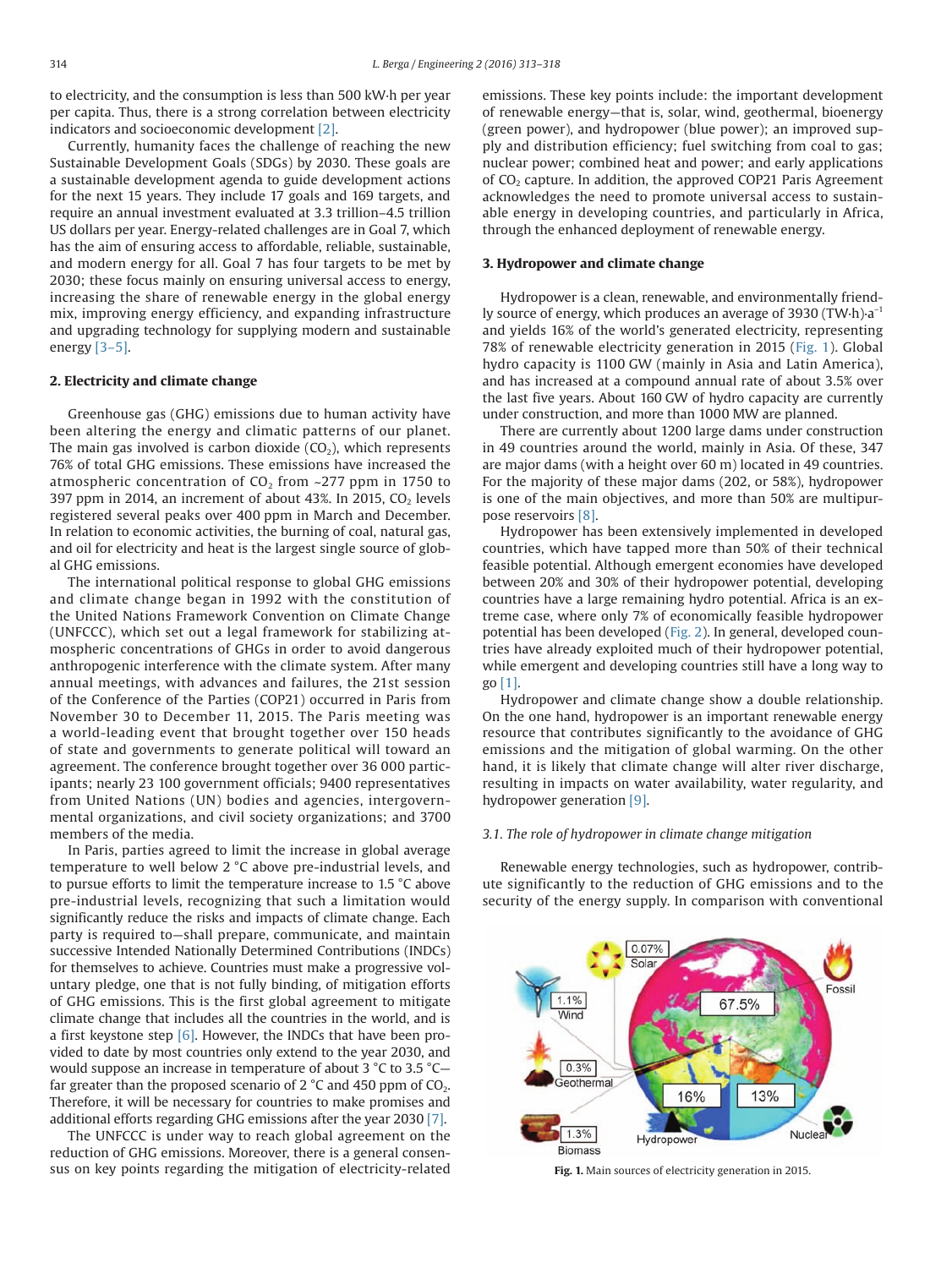coal power plants, hydropower prevents the emission of about 3 GT CO<sub>2</sub> per year, or about 9% of global annual CO<sub>2</sub> emissions. In general, hydropower is a source of energy that produces few GHG emissions. According to the World Energy Council (WEC), the  $CO<sub>2</sub>$ emissions per GW·h are 3–4 t for hydropower run-of the river, and 10–33 t for hydropower with a reservoir; these values are about 100 times less than the emissions from traditional thermal power [10]. In addition, the SRREN (2011), which is a special report of the International Panel on Climate Change (IPCC) titled "Renewable Energy Sources and Climate Change Mitigation," shows that the majority of lifecycle GHG emission estimates for hydropower cluster are between 4 and 14 g  $CO<sub>2</sub>$  eq $\cdot$ (kW $\cdot$ h)<sup>-1</sup>, as shown in Fig. 3 [11]. Under certain scenarios, however, the potential exists for much larger quantities of GHG emissions from hydropower, as shown by some outliers—although these quantities are always much lower than those from thermal power [11]. During the last decade, there has been a debate on the methodologies and reliability of determining GHG emissions from hydropower reservoirs. Long scientific controversies have occurred regarding reservoirs' GHG emissions and, in some cases, uncertainty and exaggerations have discredited hydropower development. For example, a few early estimates from the year 2000 rank hydropower emissions as high as 7% of all global emissions. To spread the current state of the art, the World Bank published an interim technical note



**Fig. 2.** Hydropower undeveloped technical potential.

titled "Greenhouse gases from reservoirs caused by biochemical processes" in April 2013. The main purposes of this note were to clarify the confusion around GHG emissions from reservoirs and to give concrete guidelines on how GHGs from reservoirs can be studied within the environmental impact assessment (EIA) process. The main conclusions were that the perception that reservoirs emit high levels of GHGs largely stems from older studies that were mainly conducted at sites with very unfavorable conditions. GHG emissions seem to be relatively small for an overwhelming majority of reservoirs [12].

Hydropower is the cheapest renewable energy source and is often economically competitive with current market energy prices. It requires relatively high initial investment, but has a long lifespan with very low operation and maintenance costs. The levelized cost of electricity for hydropower projects spans a wide range but, under good conditions, can be as low as 3 to 5 US cents per kW·h (in 2005) [11]. Another advantage of hydropower is that it has one of the best conversion efficiencies of all known energy sources (about 90% efficiency, water to wire). Hydropower also shows high reliability, flexibility, and variety in project scales and sizes, which gives it the ability to meet large centralized urban and industrial needs as well as decentralized rural needs.

In the last decade, hydropower, wind energy, and solar energy have been developed strongly, with a spectacular increment of renewable energy. The period from 2004 to 2013 saw an increase of about 760 GW in renewable energies (37.5% hydropower, 35.5% wind, and about 18% solar photovoltaic), as shown in Fig. 4 [13]. In addition, particular, hydropower has a timely synergy with other renewable energy sources. Hydropower, wind energy, and solar energy should be contemplated in an integrated way, with a holistic vision, within the future electric mix. These three resources present important synergies, as wind and solar energies are intermittent and very variable, while hydropower is able to balance out variability and supply the peak load. In addition, hydropower is the only system that currently exists to store energy in a significant and effective way, in the form of pumped storage power plants, which make up 97.5% of global energy storage in the electricity networks [14].



Fig. 3. Lifecycle greenhouse gas (GHG) emissions of electricity generation technologies powered by renewable and non-renewable resources [11].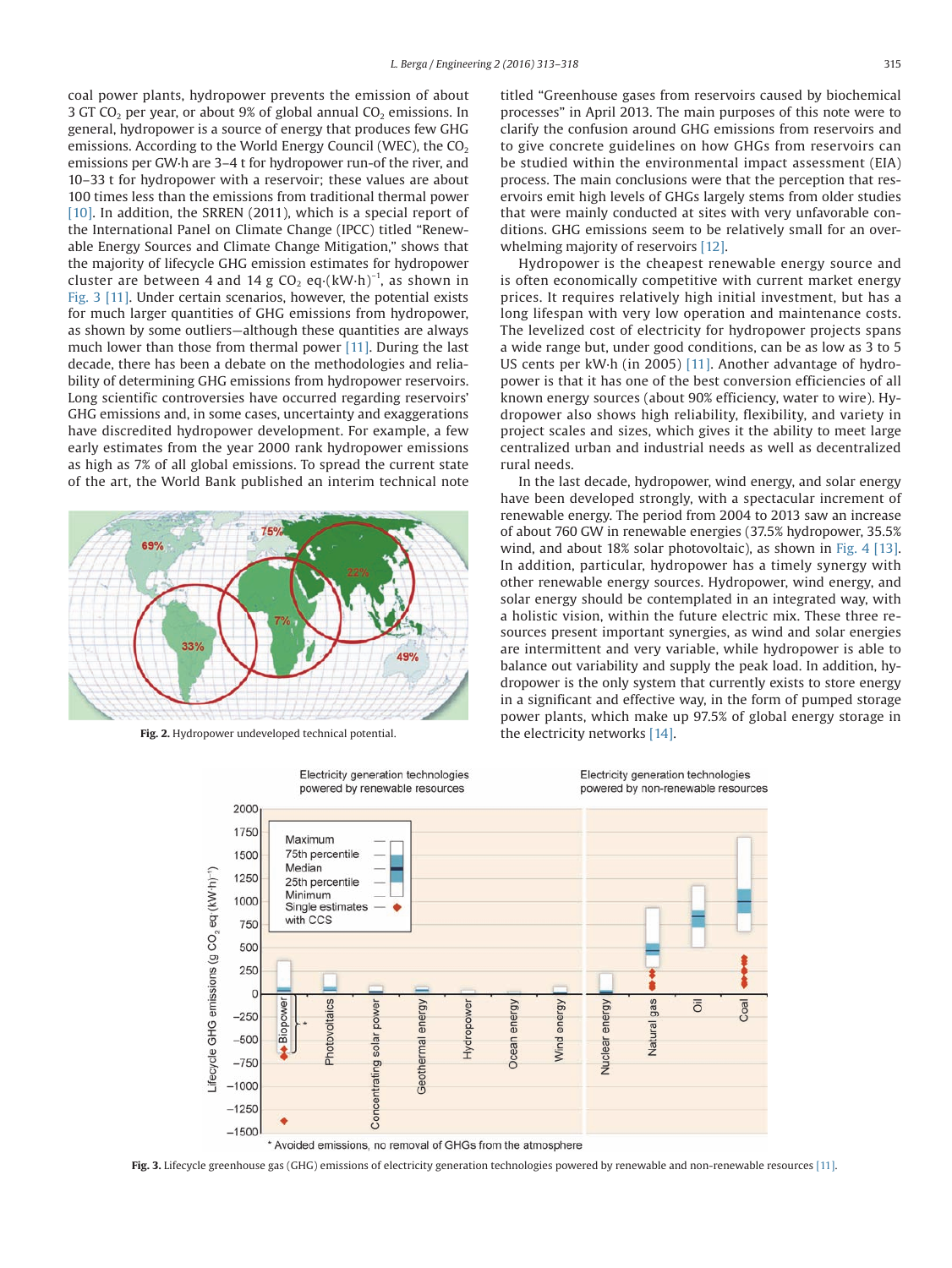

Fig. 4. New renewable power capacity additions by technology from 2004 to 2013 [13]. Geothermal figures for 2004 and 2013 were 9 GW and 12 GW, respectively. For concentrating solar power (CSP), capacity was 0.4 GW in 2004 and 3.4 GW in 2013. These amounts have been included in the "Total renewable energy" calculation.

#### *3.2. The role of hydropower storage in climate change adaptation*

Climate change is producing a warmer world, leading to an increase in sea level and a decrease in snow cover. It is likely that the temperature increase due to climate change will interact with the hydrological cycle, resulting in changes in precipitation, evapotranspiration, and soil moisture; melting glacier ice and ice caps; and river flow variability. These changes will have impacts on water resources and water supply, floods and droughts, and hydropower generation. The projected changes described in the Fifth Assessment Report (AR5) of IPCC include an increase in water resources at high latitudes, in tropical East Africa, and in Southeast Asia, and a decrease of water resources in many semi-arid and arid areas (e.g., the Mediterranean Basin, Western US, Southern Africa, and Northeastern Brazil). Runoff will be notably reduced in Southern Europe [15]. In the future, these projected impacts of climate change on water resources could suppose a major time irregularity, an uneven geographical distribution of water resources, and a seasonal shift in streamflow in glaciers and snowfed rivers. Accessibility to water resources could then decrease, causing major water scarcity in the more water-stressed countries of the world. In this context, it is necessary to remark that in relation to the storage (i.e., dams and reservoirs) and availability of water resources, sensitivity analyses to climate change in regulated basins show that regulated basins with a large reservoir capacity are more resilient to water resource changes than unregulated basins and less vulnerable to climate change, and that the water storage acts as a buffer against climate change [3]. Therefore, given the current circumstances and the need for responsible development in the contexts of a changing world and climate change, increasing water storage capacities is a major imperative. Investments in climate change adaptation should incorporate water storage [4]. One of the challenges is to promote multipurpose dams and better planning tools for multipurpose water projects. Hydropower storage capacity can provide security for irrigation, drinking water supply, flood control, and navigation services, in the framework of Integrated Water Resources Management (IWRM). Hydropower storage in multipurpose dams will contribute to climate change adaptation by maintaining the availability of water resources. Multipurpose hydropower projects may have

an enabling role beyond the electricity sector, as a financing instrument for multipurpose reservoirs [11,16].

#### *3.3. Impacts of climate change on hydropower generation*

It is likely that climate change will alter river flow variations and discharges, resulting in impacts on hydropower generation. In general, the impacts of climate change on hydropower generation could be very variable and locally different, depending on changes in the flow regimes and on the effects of glaciers and snow melting. For example, hydropower potential for the whole of Europe has been estimated to potentially decline by 6% by the 2070s. A 15% to 30% increase has been estimated for Northern and Eastern Europe, a stable hydropower pattern is projected for Western and Central Europe, and a 20% to 50% decrease is expected around the Mediterranean [17]. At the global level, the IPCC SRREN concludes that the overall impacts of climate change on existing hydropower generation may be expected to be small, or even slightly positive. However, results also indicate the possibility of substantial variation across regions and even within countries, as shown in Table 1 [11].

It is important to remark that these future projections carry a

**Table 1**

Power generation capacity in 2005, and estimated changes due to climate change in % ((TW·h)·a<sup>-1</sup>) in 2050 (SRES A1B [11]).

|               | Power generation capacity (2005) |                                           | Change by 2050                            |
|---------------|----------------------------------|-------------------------------------------|-------------------------------------------|
|               | GW                               | $(TW\cdot h)\cdot a^{-1} (P\cdot a^{-1})$ | $(TW\cdot h)\cdot a^{-1} (P\cdot a^{-1})$ |
| Africa        | 22                               | 90 (324)                                  | 0.0(0)                                    |
| Asia          | 246                              | 996 (3 586)                               | 2.7(9.7)                                  |
| Europe        | 177                              | 517 (1861)                                | $-0.8(-2.9)$                              |
| North America | 161                              | 655 (2 358)                               | $0.3 (= 1)$                               |
| South America | 119                              | 661 (2 380)                               | $0.3 (= 1)$                               |
| Oceania       | 13                               | 40 (144)                                  | 0.0(0)                                    |
| Total         | 737                              | 2 931 (10 552)                            | 2.5(9)                                    |

SRES is short for Special Report on Emissions Scenarios, which is a report by the Intergovernmental Panel on Climate Change (IPCC); A1B stands for "a balanced emphasis on all energy sources," which is one of the SRES scenarios.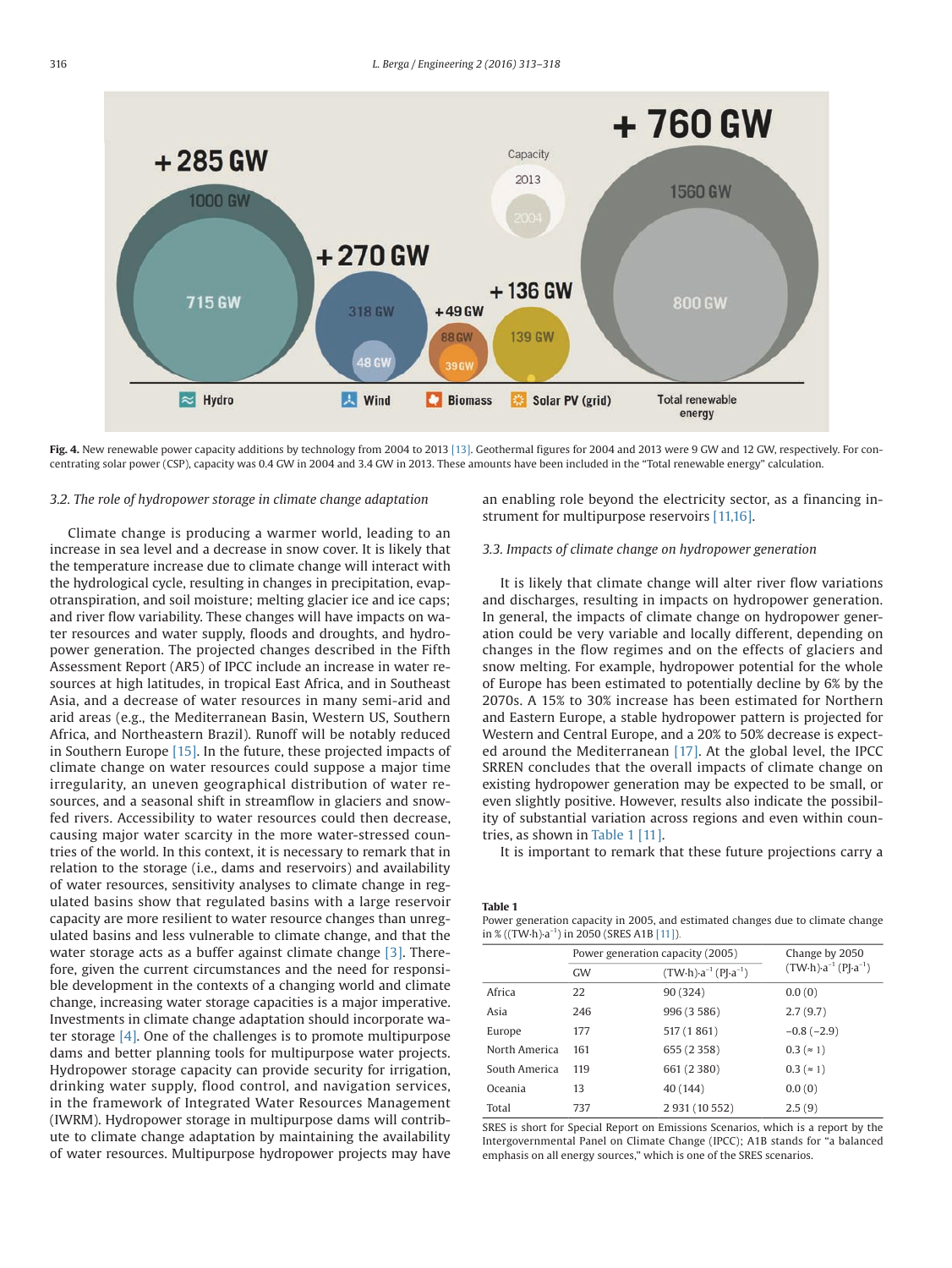high level of uncertainty. Uncertainty in socioeconomic scenarios and in the grade of projections of the models shows major contradictions in some regions. Climate change poses a conceptual challenge to water and hydropower managers by introducing uncertainty in future hydrological conditions. The projections cannot provide decision makers with exact information on the rate of future changes, but they can offer very useful general information, and can serve as a preliminary and initial assessment. It is essential that data, trends, and projections on hydropower generation should be well-monitored and analyzed closely in the future, in order to implement a well-informed adaptive management [1].

### **4. Trends in hydropower development**

The evolution of hydropower generation shows an increased development from the beginning of the 21st century (Fig. 5) [18].

In addition, the trends for upcoming decades foresee a great expansion of hydropower. The projection of the number of hydropower plants with a capacity greater than 1 MW shows a total of 3700 hydro projects in 102 countries around the world by 2030. Of these, 629 (17%) are under construction and 3071 (83%) are planned, mainly in developing countries and emergent economies in Asia, South America, Europe (Balkans, Anatolia, and the Caucasus), and Africa (Fig. 6 [19]). The estimated investment is about 2000 billion US dollars [19].

The total installed capacity of these hydropower projects will reach about 700 GW. Although the small and medium sized (1– 100 MW) projects are greater in number (> 76% of all the dams), 92% of the capacity will be in 812 large (> 100 MW) projects, as shown in Fig. 7.

Hydropower development has a very important role in future mitigation scenarios of climatic change. In the International Energy Agency (IEA) scenario of an emissions peak at 450 ppm with a maximum increment in temperature of  $2^{\circ}$ C, which is the generally accepted scenario, the capacity of hydropower generation should increase 70% by 2030, and 100% by 2050 [20]. More recently, the International Renewable Energy Agency (IRENA)'s global Renewable Energy Roadmap (REMAP 2030), in line with the UN Secretary-General "Sustainable Energy for All" (SE4ALL) scenario, which aims to double the global share of renewable energy as described in "Doubling the Global Share of Renewable Energy: A Road Map to 2030," requires around 2200 GW of total

hydropower capacity to achieve its targets. This assumes an additional 500 GW of hydropower capacity to be built, in addition to the IEA projections [21].

#### **5. Conclusions**

Hydropower is a clean, renewable, and environmentally friendly source of energy, which yields 16% of the world's generated electricity and about 78% of renewable electricity generation (in 2015). It contributes significantly to the reduction of GHG emissions and to the security of the energy supply. In comparison with conventional coal power plants, hydropower prevents the emission of about 3 GT CO<sub>2</sub> per year, or about 9% of global annual  $CO<sub>2</sub>$  emissions. In general, it is a source of energy that produces few GHG emissions.

Another advantage of hydropower is that it is one of the cheapest renewable energy sources, and is often economically competitive with current market energy prices. It requires relatively high initial investment, but has a long lifespan with very low operation and maintenance costs. Hydropower has among the best conversion efficiencies of all known energy sources (about 90% efficiency, water to wire). In addition, it shows high reliability, flexibility, and variety in project scales and sizes, which



Fig. 5. The evolution of world hydropower generation since 1980 [18]. Source: International Hydropower Association (IHA), US Energy Information Administration (EIA), Renewable Energy Policy Network for the 21st Century (REN21)—Renewables 2014 Global Status Report.



Fig. 6. Location map of hydropower dams under construction and planned by 2030 [19].